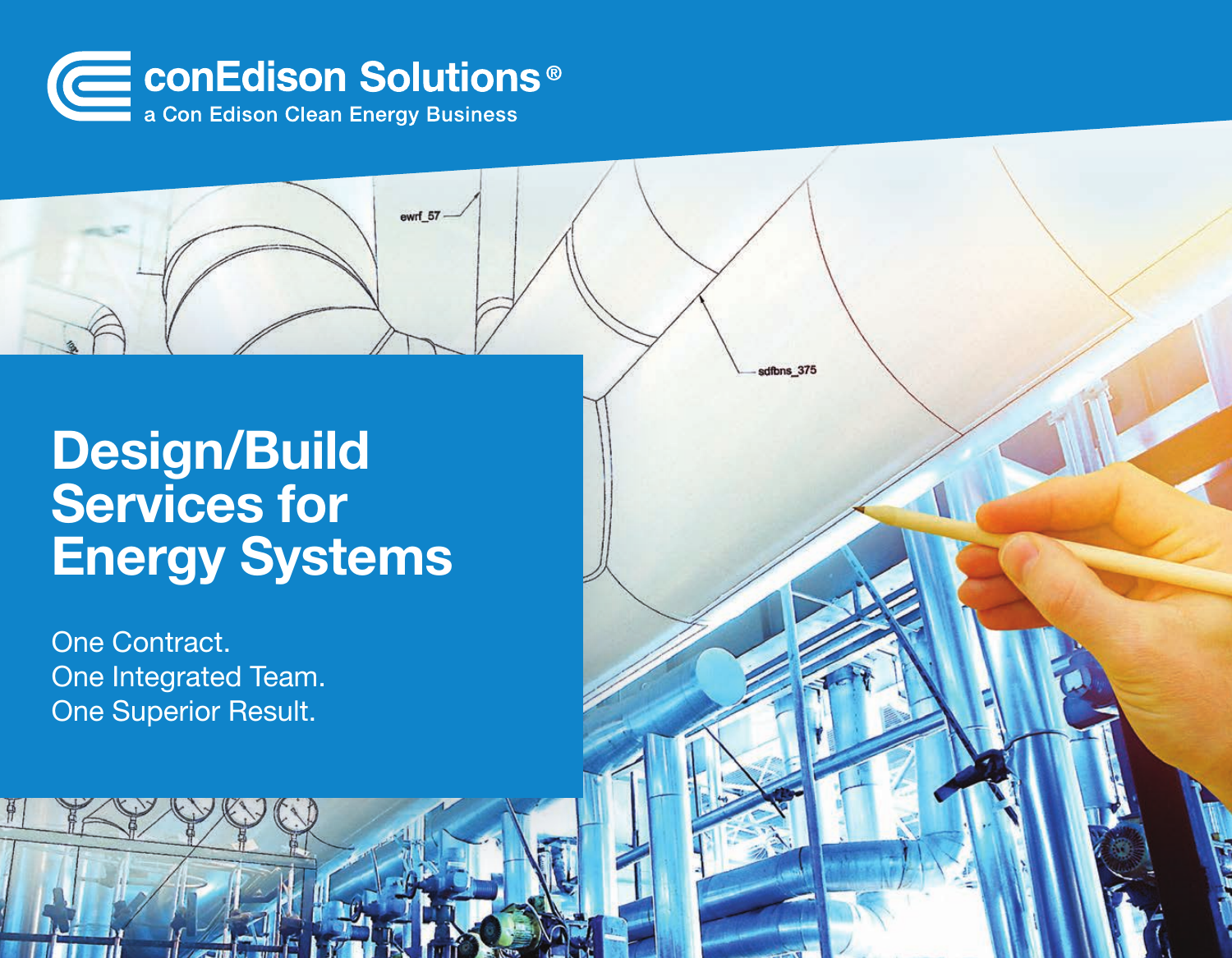#### Listen, Learn

Conduct onsite client meetings to understand needs, expectations, and deliverables.

#### Report, Recommend

Deliver a preliminary project design with detailed cost/benefit analysis. Report,<br>
Recommend<br>
Deliver a preliminary<br>
project design with detailed<br>
cost/benefit analysis.<br>
ms,<br>
expansions,

### Our Design/Build Process

# **Service** Ser

Ensure installations are completed safely, on time, and meet applicable standards.

#### Design, Develop

Finalize design for optimum cost/benefit and select installation subcontractors. Maria Construction

#### Construct, **Commission**

As primary contractor, **Example: 1989 Construct, Commission**<br>As primary contractor, provide a dedicated onsite construction manager.

### conEdison Solutions<sup>®</sup>

a Con Edison Clean Energy Business

#### Our Program Benefits

- A trusted name in energy
- One-stop, turnkey services
- Guaranteed price caps and budget transparency
- A single point of accountability
- Vendor/manufacturer independence
- Faster delivery and fewer delays
- Lower future energy costs through system optimization

#### Unmatched Legacy

Con Edison Solutions builds on a legacy of service and reliability to offer design/build services that deliver peace of mind. We coordinate your energy project from start to finish, drawing on our expertise to engineer, design, secure, and manage day-to-day details. You can be confident that your building systems, energy/water, and life safety projects will progress on schedule.

#### Reduced Risk

Our design/build approach has been refined over decades of managing new and retrofit energy system construction projects for government, education, and healthcare clients. It is proven to reduce the risk of cost overruns and system under-performance, focusing on meeting your unique requirements.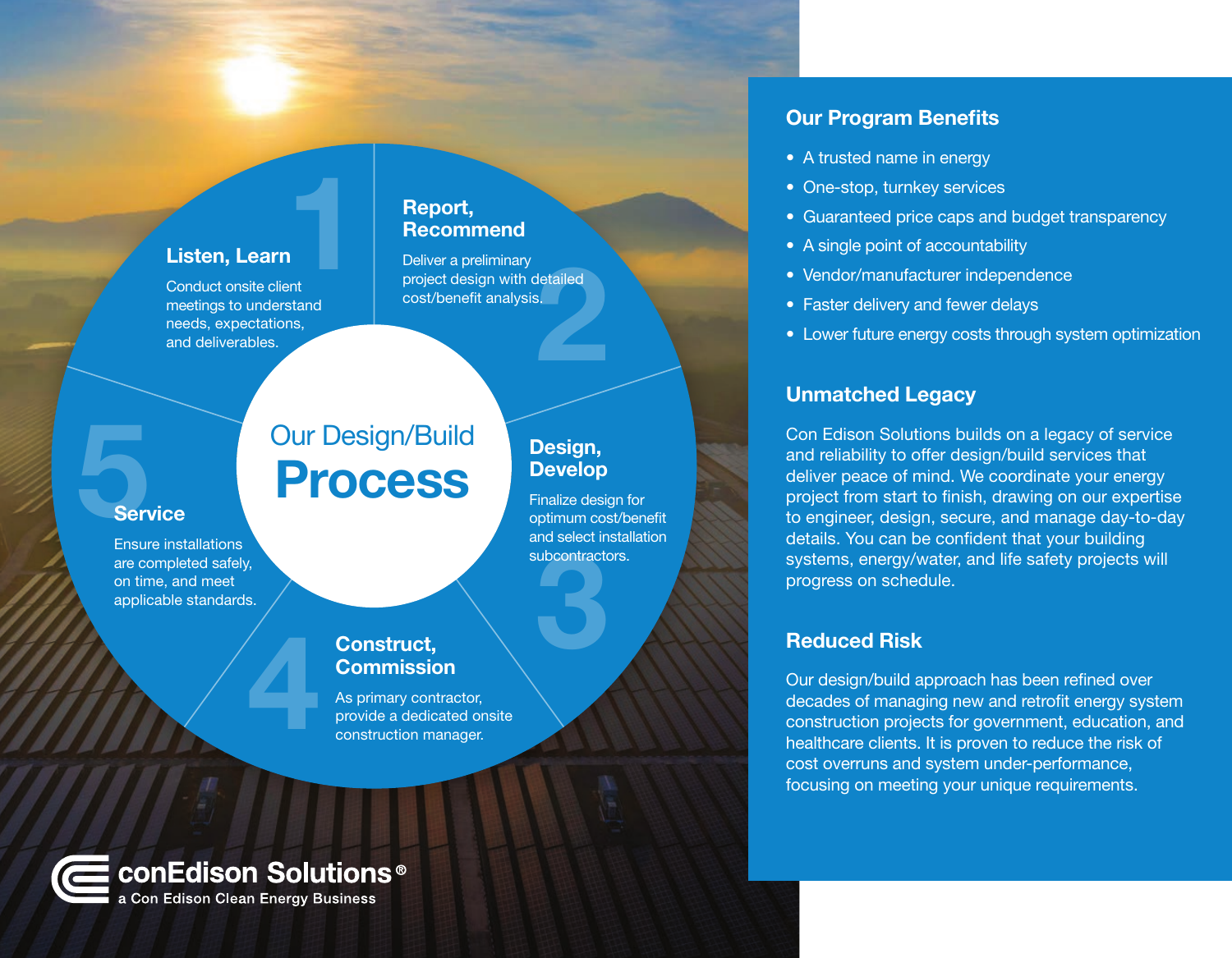# **Design/Build Services at Work**



#### General Services Administration (GSA) Ted Weiss Federal Building | New York, NY

Challenge: For decades, the GSA, through its eleven regional offices, has pursued energy efficiency for its 9,600 buildings in more than 2,200 communities nationwide.

Project Value: \$2.8 million

**Solution:** Con Edison Solutions implemented numerous energy-reducing and energy-sensitive operational design recommendations, so the Ted Weiss Federal Building's mechanical systems operate at peak efficiency.



#### Columbia Public Schools | Columbia, MO

Challenge: The Columbia Public School District is comprised of 30 school buildings. Many are older facilities that were constructed without central air conditioning. For the safety and comfort of the faculty, staff, and students, a resolution was needed.

Project Value: \$14.1 million

Solution: Con Edison Solutions installed ground-source heat pumps, one of the most environmentally-friendly and energyefficient ways to heat and cool a building. An aggresive project schedule was designed so that air conditioning was in place for summer school. In addition, new roofs and full window replacements were installed to optimize efficiency of the school buildings.



#### Hospital Corporation of America (HCA) | Nashville, TN

Challenge: HCA owns and manages approximately 179 hospitals and 104 freestanding surgery centers across 21 states. The projects HCA required included energy and water usage reduction, HVAC, chiller and cooling tower replacements, fire protection, fire alarm installations and upgrades, electrical power distribution upgrades, and emergency power installations.

Project Value: \$50 million +

Solution: Con Edison Solutions performed its services as the prime contractor for work conducted under a Master Services Contract, providing all labor, equipment, materials, and incidentals. Professional services, including project engineering, design, construction administration, and construction inspection services were combined in one contract.